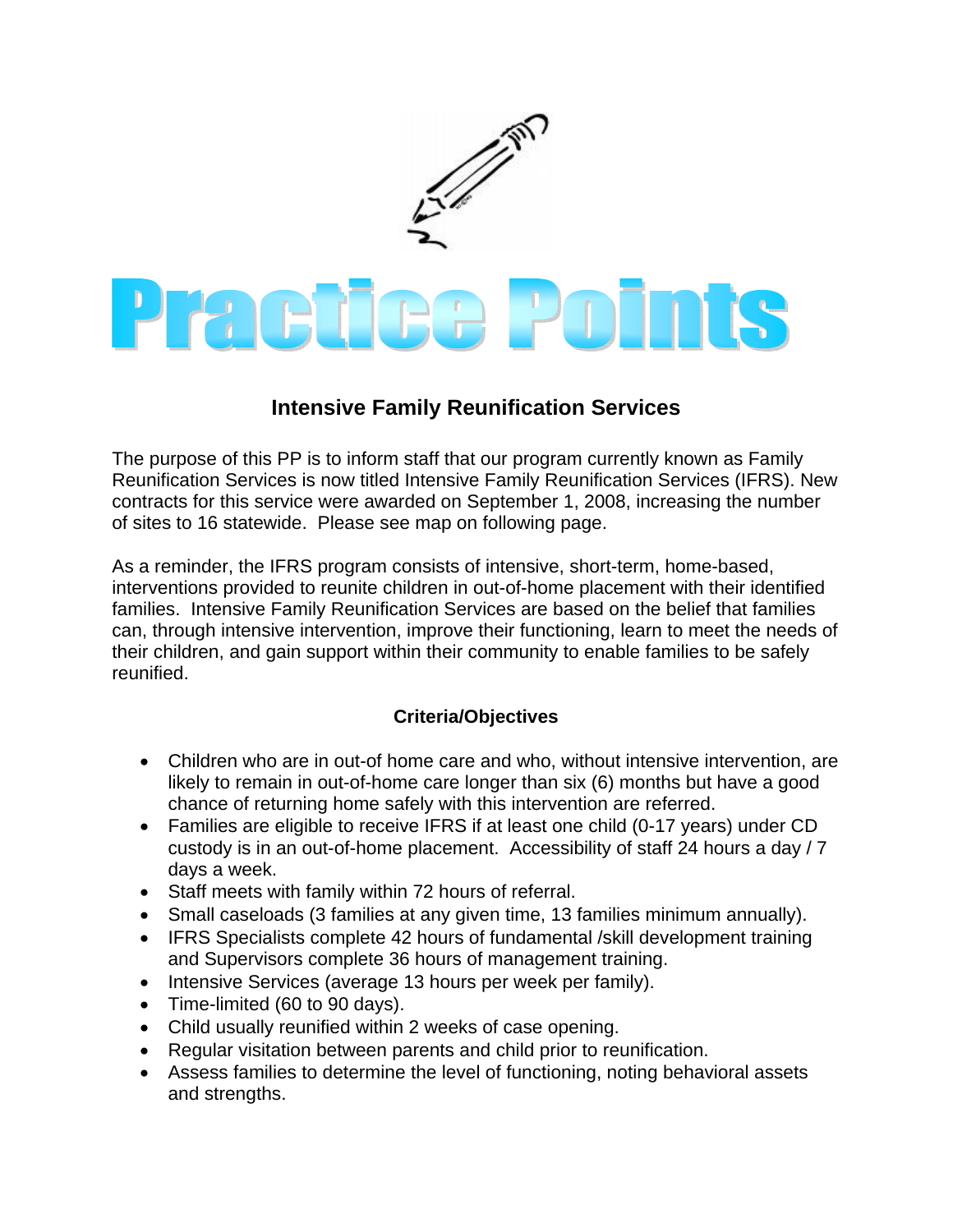- Teach problem-solving skills to family members.
- Assist in resolving emotional issues related to the trauma of out-of-home placement.
- Empower families to handle future crises without reliance on violence or other behavior.
- Connect families with informal and formal supports.
- Enable families to be equal participants in the service planning process.
- Active demonstration of respect and sensitivity for individual and family diversity shall be necessary for successful delivery of intervention.
- Avoid unnecessary placement and / or maintenance of children in substitute care.
- Child, family and community safety.

Intensive Family Reunification Services are available in portions of the state. Attached is a map denoting service area coverage.

[PN08-25](http://dssweb/cs/memos/director/2008/pn0825.pdf)

Issued 11/26/08